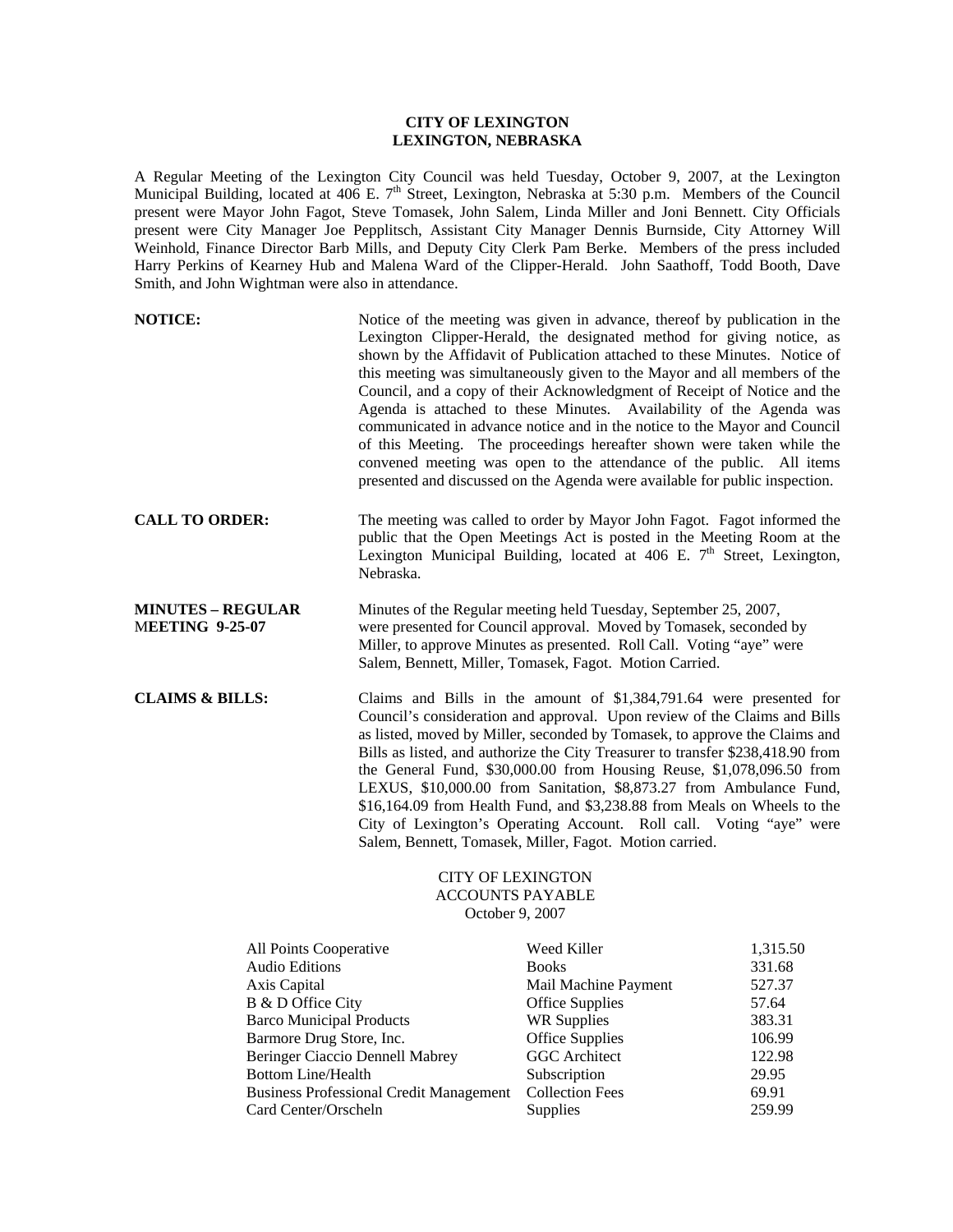| Cash-Wa Distributing                  | Food/Supplies                    | 1,002.51  |
|---------------------------------------|----------------------------------|-----------|
| Central Garage Fund                   | Repairs/Service/Fuel             | 13,999.15 |
| Community Redevelopment Authority     | CED Addition Lots 8-12           | 30,000.00 |
| Corporate Benefit Services of America | Premium                          | 15,872.57 |
| Dan's Sanitation                      | <b>Sanitation Fees</b>           | 11,119.00 |
| Davis Energy, Inc.                    | Fuel/Supplies                    | 4,917.19  |
| Dawson Area Development               | Dues/CDBG-GGC                    | 17,680.00 |
| Dawson County Handibus                | Transportation                   | 14.00     |
| Dawson Pest Control                   | <b>GGC</b> Service               | 27.00     |
| Delta Dental of Nebraska              | Premium                          | 1,045.60  |
| Depository Trust Co.                  | 2004 GO Bond Payments            | 85,001.25 |
| Diamond Vogel Paint                   | Park Supplies                    | 198.69    |
| <b>Dugan Business Forms</b>           | <b>Office Supplies</b>           | 222.58    |
| <b>Eakes Office Plus</b>              | <b>Library Supplies</b>          | 262.93    |
| <b>EDM Equipment Company</b>          | <b>Central Garage Supplies</b>   | 317.66    |
| Eilers Machine & Welding              | <b>Central Garage Supplies</b>   | 56.80     |
| Electric Fixture                      | <b>EL/ST</b> Supplies            | 771.00    |
| Electric Pump                         | <b>WWTP Supplies</b>             | 3,316.12  |
| EMS Billing Services, Inc.            | <b>Ambulance Service</b>         | 2,696.38  |
| Experience Works, Inc.                | <b>GGC</b> Donation              | 250.00    |
| Fagot Refrigeration & Electric        | WWTP/Rec/Pool/Service            | 1,576.65  |
| <b>Farmer Brothers Coffee</b>         | Food & Supplies                  | 103.54    |
| Fastenal                              | <b>Central Garage Supplies</b>   | 85.50     |
| <b>Five Star Flooring</b>             | Supplies                         | 5.99      |
| Flowers of Joy                        | <b>Office Supplies</b>           | 46.00     |
| FYR-TEK                               | Fire Dept. Supplies              | 1,014.50  |
| Gale Group, The                       | <b>Books</b>                     | 321.87    |
| Galls, Inc.                           | Police Dept. Supplies            | 50.14     |
| Gengenbach, Kevin                     | Rental                           | 165.00    |
| <b>Great Plains One-Call Service</b>  | Locates                          | 143.82    |
| Hach Company                          | <b>WWTP Supplies</b>             | 157.85    |
| HD Supply Waterworks                  | <b>WR Supplies</b>               | 646.68    |
| Health Claims Fund                    | Claims                           | 15,993.89 |
| <b>Heartland Clerks Association</b>   | <b>Membership Dues</b>           | 10.00     |
| <b>Heartland Scuba Center</b>         | <b>Ambulance Supplies</b>        | 94.50     |
| Holbein, Dahlas D.                    | Lawn Care                        | 55.00     |
| Holmes Plbg & Htg Supply Co.          | <b>WR Supplies</b>               | 10.00     |
| <b>Hometown Leasing</b>               | <b>Copier Payments</b>           | 561.94    |
| Husker Ag Sales                       | <b>WWTP Supplies</b>             | 71.99     |
| <b>Ingram Library Services</b>        | <b>Books</b>                     | 1,245.18  |
| Jones Plumbing & Heating              | WR/WWTP/ELSupplies/Repairs       | 276.04    |
| Kirkham Michael                       | Pro. Service/Rural Viaduct Study | 3,600.00  |
| League of Nebraska Municipalities     | Conference/Seminars              | 993.00    |
| Lexington Animal Clinic               | <b>Animal Care</b>               | 767.69    |
| Lexington Area Chamber of Commerce    | <b>Membership Dues</b>           | 4,090.00  |
| Lexington Area Solid Waste Agency     | Landfill                         | 959.40    |
| <b>Lexington Boy Scouts Troop 88</b>  | Recycling                        | 10.25     |
| Lexington Boy Scouts Troop 144        | Recycling                        | 10.25     |
| <b>Lexington Girl Scouts</b>          | Recycling                        | 20.50     |
| Lexington Health Fund                 | Self-funding                     | 29,728.23 |
| Lexington Newspapers, Inc.            | Publications                     | 370.95    |
| <b>Lexington Postmaster</b>           | Postage                          | 150.00    |
| Lexington True Value                  | Cemetery/Fire Supplies           | 23.22     |
| Lexington Volunteer Fire Dept.        | <b>Ambulance Fees</b>            | 4,210.04  |
| Lexington, City of                    | <b>Franchise Fees</b>            | 16.16     |
| Linden's Plumbing                     | Library Service                  | 35.00     |
| McCookNet Internet Service            | Service                          | 139.00    |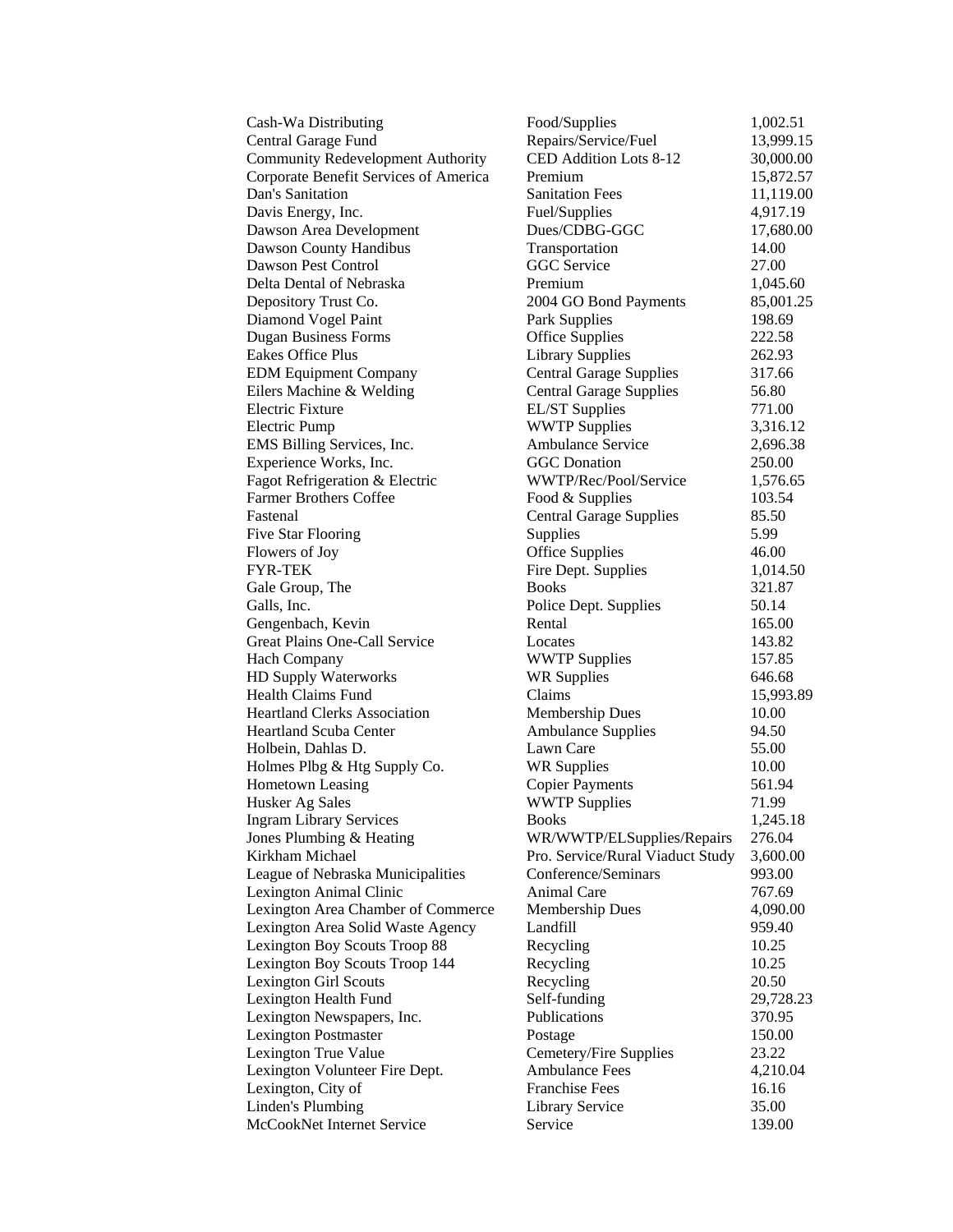| McCormack Distributing Co., Inc.    | Meals On Wheels Supplies                    | 31.84      |
|-------------------------------------|---------------------------------------------|------------|
| Mead Lumber & Rental-Lexington      | ST/Central Garage Supplies                  | 5.28       |
| Michael Todd & Co., Inc.            | <b>WR/ST Supplies</b>                       | 264.87     |
| Mid-Nebraska Printing               | <b>GGC Copies/Library Supplies</b>          | 291.63     |
| Moore Medical Corp.                 | <b>Ambulance Supplies</b>                   | 1,125.66   |
| National Imprint Corp.              | <b>Police Supplies</b>                      | 276.98     |
| Nebraska Public Power District      | O&M/Service                                 | 81,400.00  |
| Nebraska Public Power District      | <b>Power Purchase</b>                       | 819,297.35 |
| Nebraska Waste Handlers             | Sludge Removal                              | 6,080.90   |
| Nelson, Margie L.                   | <b>Cleaning Service</b>                     | 500.00     |
| Neopost                             | Postage                                     | 1,500.00   |
| Overton Sand & Gravel               | Gravel                                      | 1,245.01   |
| Platte Valley Auto Mart             | <b>Central Garage Supplies</b>              | 13.57      |
| <b>Platte Valley Communications</b> | Repairs/Maint./New Siren                    | 13,031.86  |
| Plum Creek Auto Spa                 | Car Wash                                    | 19.50      |
| Plum Creek Bank                     | NW Improvements Payment                     | 52,199.46  |
| <b>Plum Creek Cleaners</b>          | Supplies                                    | 93.00      |
| Plum Creek Market Place             | Food                                        | 27.50      |
| <b>Plum Creek Promotions</b>        | <b>Shirts</b>                               | 1,695.54   |
| Random House, Inc.                  | <b>Book</b>                                 | 51.00      |
| <b>Reiman Publications</b>          | Subscription                                | 14.97      |
| <b>Roberts Dairy Company</b>        | <b>Beverages</b>                            | 98.26      |
| S & W Auto Parts, Inc.              | <b>Police/Central Garage Supplies</b>       | 644.38     |
| Service Master Mid Nebraska         | <b>Cleaning Service</b>                     | 807.50     |
| Sign Pro                            | Police Supplies                             | 170.00     |
| Subway Sandwiches & Salads          | Food                                        | 20.62      |
| Sund, Dennis                        | <b>Boots</b>                                | 16.39      |
| T. L. Sund Constructors, Inc.       | Price's Trailer Ct/Commerce Lights 3,709.47 |            |
| T. O. Haas Tire Co., Inc.           | Tires/Repair                                | 77.45      |
| TASC                                | Premium                                     | 170.20     |
| Technical Maintenance & Service     | <b>WWTP Service/Maintenance</b>             | 2,312.40   |
| Thompson Co., The                   | Food & Supplies                             | 613.25     |
| TierOne-Lib. Petty Cash             | Postage                                     | 33.35      |
| Total Lawn Care                     | Lawn Care                                   | 2,550.00   |
| Tri-City Tribune                    | Publications                                | 75.00      |
| Tri-County Hospital                 | Wellness/Ambulance Supplies                 | 356.00     |
| Univar USA, Inc.                    | Ferric Chloride                             | 6,118.44   |
| <b>Utility Equipment</b>            | <b>WR Supplies</b>                          | 86.78      |
| Wal-Mart                            | Supplies                                    | 311.15     |
| <b>Ward Laboratories</b>            | Lab Tests                                   | 24.00      |
| <b>Weathercraft Companies</b>       | EL Building Roof                            | 16,422.23  |
| Willard Weinhold Law Office         | Fees                                        | 1,575.00   |
| Winter Equipment Company            | <b>Central Garage Supplies</b>              | 2,025.91   |
| Alltel                              | Cellphone Service                           | 145.69     |
| B & D Office City                   | <b>Office Supplies</b>                      | 36.98      |
| Bennett, Curt                       | <b>Electric Rebate</b>                      | 1,025.00   |
| <b>Business Card</b>                | Conference/WR/WWTP Supplies                 | 465.71     |
| Card Center/Orscheln                | <b>WWTP Supplies</b>                        | 28.99      |
| Corrpro Waterworks                  | <b>WR Service</b>                           | 1,150.00   |
| Crafts 'N Things                    | Subscription                                | 21.97      |
| Culligan Water Conditioning Co.     | <b>Soft Water Supplies</b>                  | 153.96     |
| Dawson County Public Power          | Power Purchase                              | 8,862.85   |
| Eakes Office Plus                   | <b>Library Supplies</b>                     | 1.00       |
| Faudoa, Pedro                       | Electric Rebate                             | 125.00     |
| Fisher Scientific                   | <b>WWTP Supplies</b>                        | 207.86     |
| Friends of Seward Library           | <b>Library Supplies</b>                     | 5.00       |
| Husker Ag Sales                     | <b>WWTP Supplies</b>                        | 61.72      |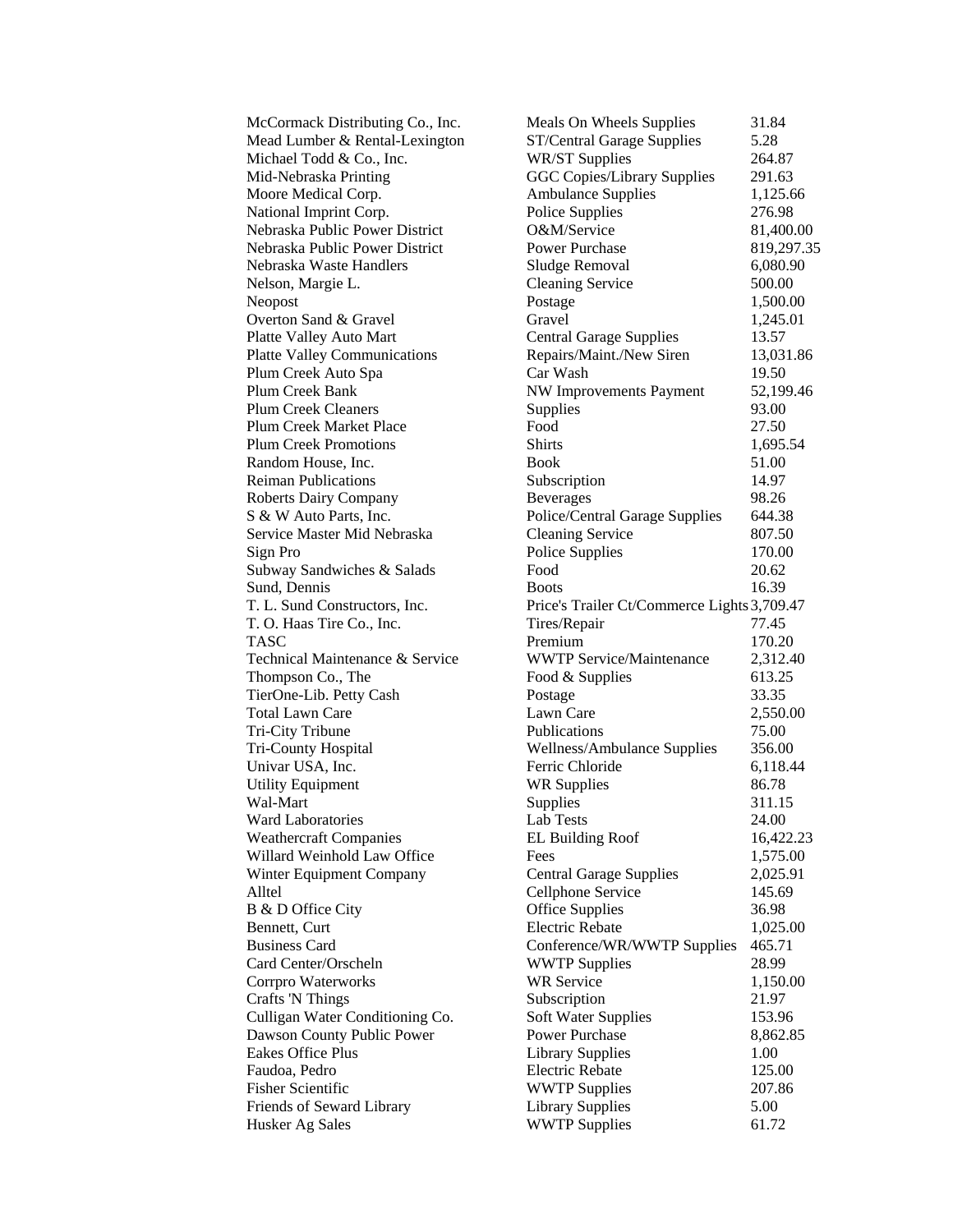| Kinder Morgan                  | <b>Gas Service</b>            | 101.72       |
|--------------------------------|-------------------------------|--------------|
| Lexington, City of             | Monthly Chgs.                 | 47,693.48    |
| Mid-Nebraska Food Bank         | Food & Supplies               | 92.11        |
| Mid-Nebraska Printing          | <b>Office Supplies</b>        | 165.50       |
| Moore, Thane                   | Electric Rebate               | 125.00       |
| Naumann, Sondra                | <b>Cleaning Service</b>       | 192.00       |
| Nebraska Department of Labor   | Unemployment                  | 1,959.75     |
| Nebraska Department of Revenue | Sales & Use Tax               | 41,663.47    |
| Ortega, Jesus                  | <b>Electric Rebate</b>        | 1,025.00     |
| Paulsen, Inc.                  | Concrete                      | 466.64       |
| <b>Plum Creek Cleaners</b>     | Supplies                      | 91.50        |
| Roberts Dairy Company          | <b>Beverages</b>              | 98.37        |
| Thompson Co., The              | Food & Supplies               | 661.03       |
| Thomsen, Kathleen              | Conference/Seminars           | 143.56       |
| TierOne-City Petty Cash        | Postage/Food/Testing Supplies | 19.94        |
| TierOne-Lib. Petty Cash        | Postage                       | 22.12        |
| <b>Tyler Technologies</b>      | New Financial Mgt. Software   | 814.00       |
| Wal-Mart                       | Supplies                      | 45.50        |
|                                | <b>SUBTOTAL CLAIMS:</b>       | 1,384,791.64 |
|                                |                               |              |

**ORDINANCE:** Burnside reviewed a draft ordinance regarding regulation of street vendors with suggested changes made at the previous meeting. A draft resolution setting license fees was also presented. Following discussion, Staff was directed to make amendments to the ordinance for future consideration.

**SUBDIVISION:** John Wightman, representing Kenneth and Angelina Beans, requested Council approval of a subdivision plat. He explained that the Beans are in the process of selling the subject property and are requesting a subdivision. Dave Smith, representing the purchasers, reviewed preliminary plans for the subdivision. Following discussion, Resolution 07-32 was read. Moved by Salem, seconded by Tomasek, to approve Resolution 07-32.

## **RESOLUTION NO. 07-32 AUTO HAUS ADDITION**

 BE IT RESOLVED BY THE PRESIDENT OF THE COUNCIL AND COUNCIL OF THE CITY OF LEXINGTON, NEBRASKA, AS FOLLOWS:

The plat of AUTO HAUS ADDITION to the City of Lexington, Dawson County, Nebraska, duly made out, acknowledged and certified, and the same hereby is approved, accepted and ordered filed and recorded in the office of the Register of Deeds of Dawson County, Nebraska.

PASSED AND APPROVED this 9th day of October, 2007.

CITY OF LEXINGTON, NEBRASKA

BY: John Fagot, President of the Council

ATTEST: Pamela Berke, Deputy City Clerk

**SUBDIVISION AGREEMENT:** Pepplitsch requested Council approval of a subdivision agreement for the Auto Haus Addition. Following discussion, moved by Miller, seconded by Salem, to approve subdivision agreement for the Auto Haus Addition. Roll call. Voting "aye" were Tomasek, Bennett, Salem, Miller, Fagot. Motion carried.